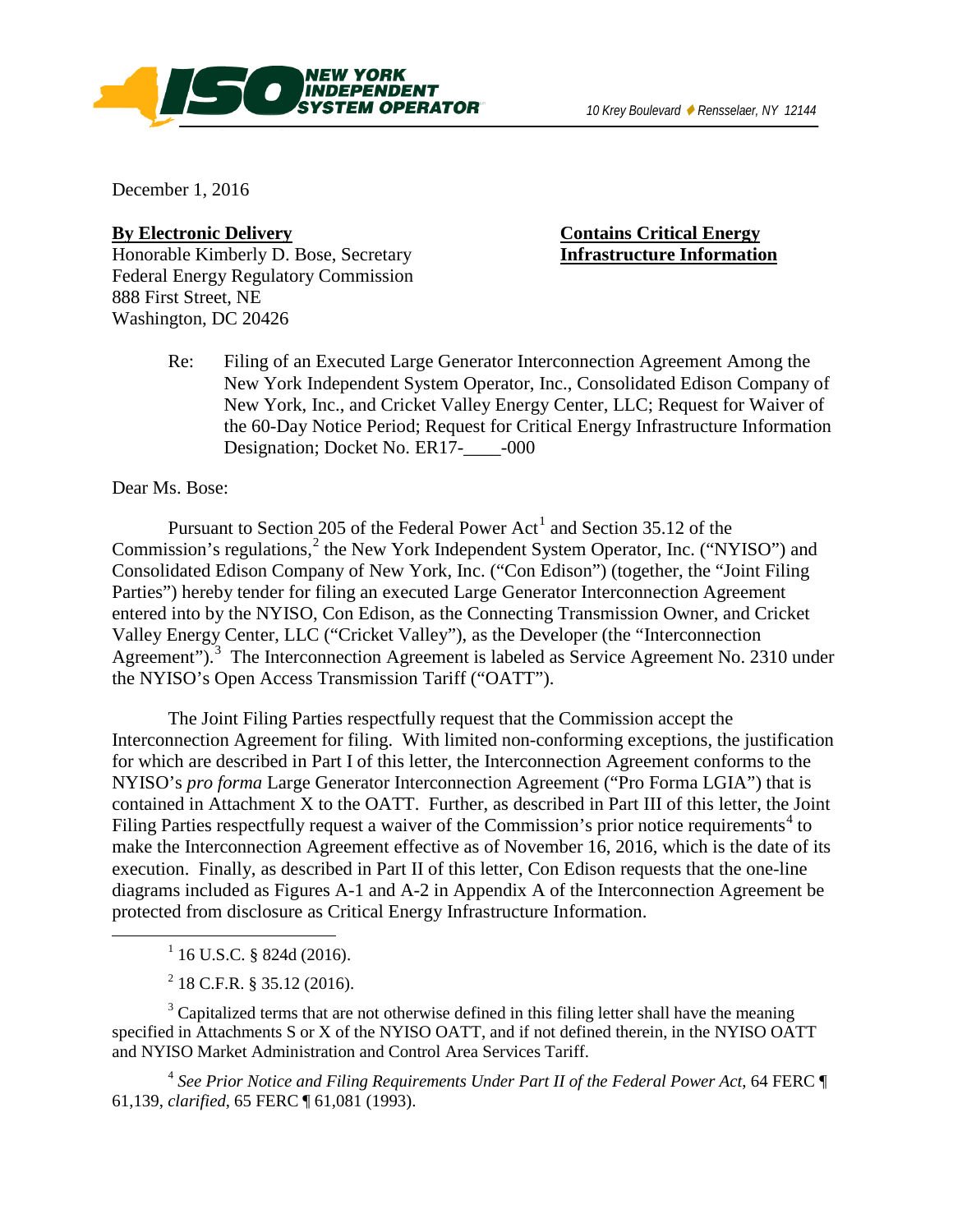#### **I. Discussion**

#### **A. Background**

Cricket Valley plans to construct a nominal 1,177 MW combined cycle, natural gas-fired generating facility that will be located in Dover, New York ("Facility"). The Facility will consist of three sets of combined cycle units, each with one combustion turbine generator and one steam turbine generator. Additional details regarding the Facility can be found in Appendix C of the Interconnection Agreement.

The Facility will interconnect to certain transmission facilities of Con Edison that are part of the New York State Transmission System. The Point of Interconnection will be at a new 345 kV substation configured as a six breaker ring bus on Con Edison's Line 398. The Point of Interconnection will specifically be located at the point at which each of the taps is made into the main bus for the three generator leads (between breakers 1 and 2, breakers 3 and 4, and breakers 5 and 6). Figure A-1 of Appendix A of the Interconnection Agreement provides a one-line diagram showing the Point of Interconnection.

# **B. The Interconnection Agreement Closely Conforms to the Pro Forma LGIA Contained in Attachment X of the NYISO OATT**

The Interconnection Agreement was executed on November 16, 2016, by the NYISO, Con Edison, and Cricket Valley. The Interconnection Agreement closely follows the language in the Pro Forma LGIA contained in Attachment X of the NYISO OATT. However, the Interconnection Agreement does contain limited variations from the Pro Forma LGIA that are described in this Part I.B. These variations are necessary because of the unique circumstances of Cricket Valley's project. The Joint Filing Parties submit that these changes specified below satisfy the Commission's standard for variations from the Pro Forma LGIA, because unique circumstances exist that require a non-conforming agreement.<sup>[5](#page-1-0)</sup> Therefore, the Joint Filing Parties respectfully request that the Commission accept the Interconnection Agreement with these limited non-conforming changes.

# **1. Modifications to Address Execution of Interconnection Agreement Prior to Completion of Class Year Study**

Cricket Valley has elected to seek both Energy Resource Interconnection Service ("ERIS") and Capacity Resources Interconnection Service ("CRIS"). Cricket Valley will participate in the Class Year Study that commences after the completion of the current Class Year Study.<sup>[6](#page-1-1)</sup> The Class Year Study identifies required System Upgrade Facilities for the reliable

<span id="page-1-0"></span> <sup>5</sup> *See, e.g., PJM Interconnection, LLC*, 111 FERC ¶ 61,163 at PP 10-11, *reh'g denied,* 112 FERC ¶ 61,282 (2005).

<span id="page-1-1"></span><sup>&</sup>lt;sup>6</sup> The current Class Year evaluations are completed, the final results of which were reviewed with stakeholders on November 8, 2016 and approved by the Operating Committee on December 1, 2016. The Initial Decision Period is expected to run through January 3, 2017.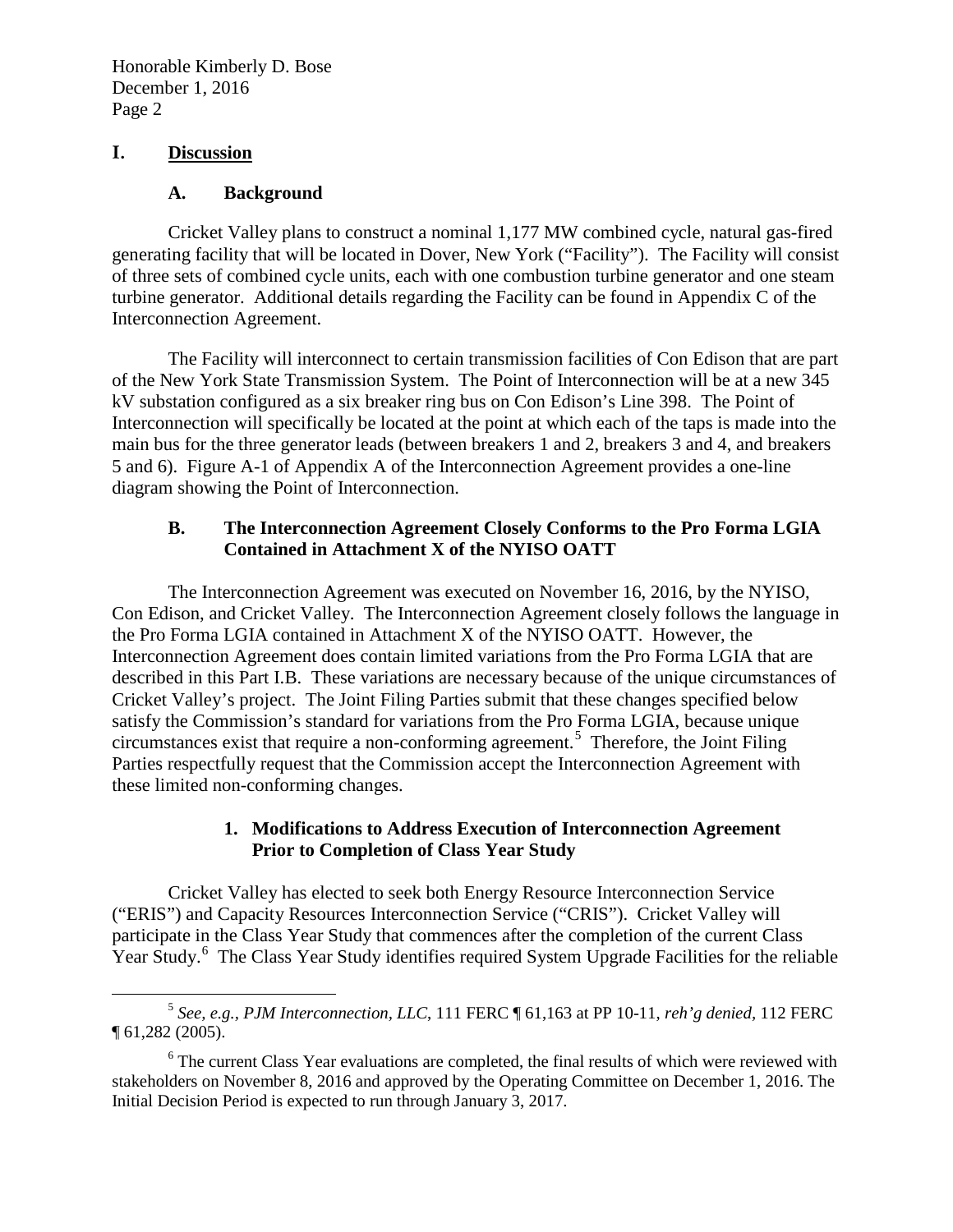interconnection of all facilities in the Class Year and determines whether any System Deliverability Upgrades are required for the Facility to be fully deliverable at its requested level of CRIS.

Since the Class Year Study in which Cricket Valley will participate had not commenced at the time the parties executed the Interconnection Agreement, the parties modified Article 4.1.1 of the Interconnection Agreement to provide that the NYISO's provision of ERIS and CRIS are subject to the requirements in Section 6 of Appendix A and Section 2(c) of Appendix C.

Section 6 of Appendix A provides that Cricket Valley will accept its Project Cost Allocation for any required System Upgrade Facilities identified in the Class Year Study and will post the related Security or payments. Section 6 of Appendix A further provides that if the Connecting Transmission Owner's Attachment Facilities, Stand Alone System Upgrade Facilities, and Other System Upgrade Facilities identified in the Class Year Study differ in any material way from the facilities described in the Interconnection Agreement, the parties will amend the Interconnection Agreement to incorporate the results of the Class Year Study. Finally, Section 2(c) of Appendix C provides that Cricket Valley may not supply Unforced Capacity to the New York Control Area from the Facility until it has complied with the deliverability requirements set forth in Attachment S of the OATT, including acceptance of any cost allocation for System Deliverability Upgrades and the posting of associated security or payments.

The Commission has previously accepted these types of changes to the Pro Forma LGIA where, as here, the parties agreed to execute the Interconnection Agreement prior to the completion of the Class Year Study in which the Developer was participating.<sup>[7](#page-2-0)</sup>

# **2. Deviations Expressly Contemplated by the Pro Forma LGIA**

Article 29.2 of the Pro Forma LGIA provides for discrepancies or conflicts between or among terms and conditions of the cover agreement and its Appendices. The language of this article specifically provides that the terms and conditions of the cover agreement shall be given precedence over the Appendices, "except as otherwise expressly agreed in writing by the Parties." Exercising the rights afforded to them by this last clause, the parties added a provision to this article expressly agreeing that the terms and conditions of the Appendices shall take precedence over the provisions of the cover agreement in case of a discrepancy or conflict between or among the terms and conditions of same. The Commission has previously accepted this change to the Pro Forma LGIA.<sup>[8](#page-2-1)</sup>

<span id="page-2-0"></span> <sup>7</sup> *See, e.g., New York Independent System Operator, Inc.*, Letter Order, Docket No. ER11-2199- 000 (December 28, 2010) (accepting revisions to CRIS requirements in Pro Forma LGIA to reflect the timing of the execution of the interconnection agreement).

<span id="page-2-1"></span><sup>8</sup> *See, e.g., New York Independent System Operator, Inc.*, Letter Order, Docket No. ER11-2199- 000 (December 28, 2010) (accepting revision to Article 29.2 to reflect precedence of the terms and conditions in Appendices).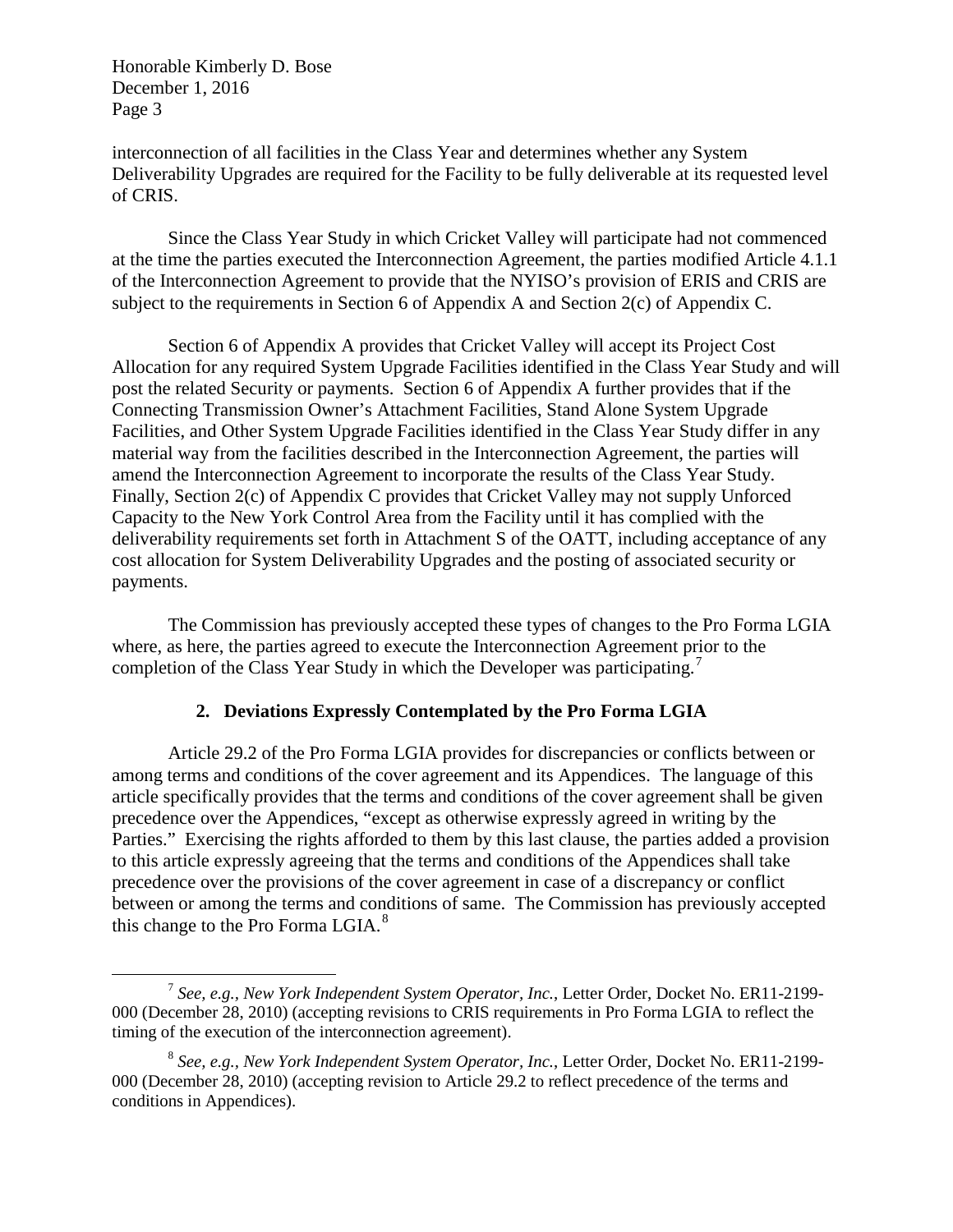### **3. Deviations Required Due to Existence of Related Contractual Agreements**

Con Edison and Cricket Valley are parties to a security agreement and will be parties to property agreements described in Section 2(h) of Appendix C of the Interconnection Agreement ("Additional Agreements"). Accordingly, the parties have agreed to modify Article 29.6 to address these Additional Agreements. The Commission has previously accepted this change to the Pro Forma LGIA.<sup>[9](#page-3-0)</sup> With respect to the interaction between the Interconnection Agreement and the contractual obligations set forth in the Additional Agreements, Section 2(h) of Appendix C provides that "[i]t is the belief and intention of the Developer and the Connecting Transmission Owner that nothing in the Additional Agreements conflict in any material way with [the Interconnection] Agreement." Further, as stated in Section 2(h) of Appendix C, if the Connecting Transmission Owner or Developer becomes aware of a conflict, they will discuss "what, if any, amendment of the Additional Agreement would be appropriate under the circumstances."

#### **II. Request for CEII Treatment**

Pursuant to the Commission's regulations at 18 C.F.R. § 388.112 and 18 C.F.R. § 388.113, Con Edison requests that the one-line diagrams included as Figures A-1 and A-2 in Appendix A of the Interconnection Agreement be protected from disclosure as Critical Energy Infrastructure Information ("CEII").<sup>[10](#page-3-1)</sup> The diagrams contain detailed, one-line schematics of transmission lines, the Cricket Valley Substation, and generation facilities that, if disclosed,

<span id="page-3-0"></span> <sup>9</sup> *See, e.g., New York Independent System Operator, Inc.*, Letter Order, Docket No. ER11-2199- 000 (December 28, 2010) (accepting revision to Article 29.6 that addressed requirements for Additional Agreements in Appendix C of the Interconnection Agreement).

<span id="page-3-1"></span> $10$  On November 17, 2016, the Commission issued Order No. 833 to implement provisions of the Fixing America's Surface Transportation Act that pertain to the designation, protection and sharing of Critical Electric Infrastructure Information. *See Regulations Implementing FAST Act Section 61003 – Critical Electric Infrastructure Information; Availability of Certain North American Electric Reliability Corporation Databases to the Commission*, Order No. 833, 157 FERC ¶ 61,123 (2016). The amended procedures – referred to as the Critical Energy/Electric Infrastructure Information (CEII) procedures – will become effective after the date of this filing. Consistent with the current procedures concerning critical energy infrastructure information in § 388.112(b) and the new CEII procedures in § 388.113(d), Con Edison has described in the filing letter how the one-line diagrams in Figures A-1 and A-2 satisfy the definition of critical energy infrastructure information, which will be a subset of the new term critical electric infrastructure information as defined in new  $\S 388.113(c)(1)$ . In addition, consistent with the current and new procedures, the cover page of the filing letter and the relevant pages of the Interconnection Agreement that contain critical energy infrastructure information are labelled as including CEII and marked DO NOT RELEASE, and a Public and a CEII version of the Interconnection Agreement are being filed with this letter. To the extent the Commission were to apply the requirements in new §  $388.113(d)(1)(i)$  to this filing, Con Edison requests that the Commission designate the CEII material submitted on December 1, 2016, with the full five-year CEII designation provided for in new § 388.113(e)(1) as the information provided in the one-line diagrams will continue to satisfy the definition of critical energy infrastructure information for this entire period.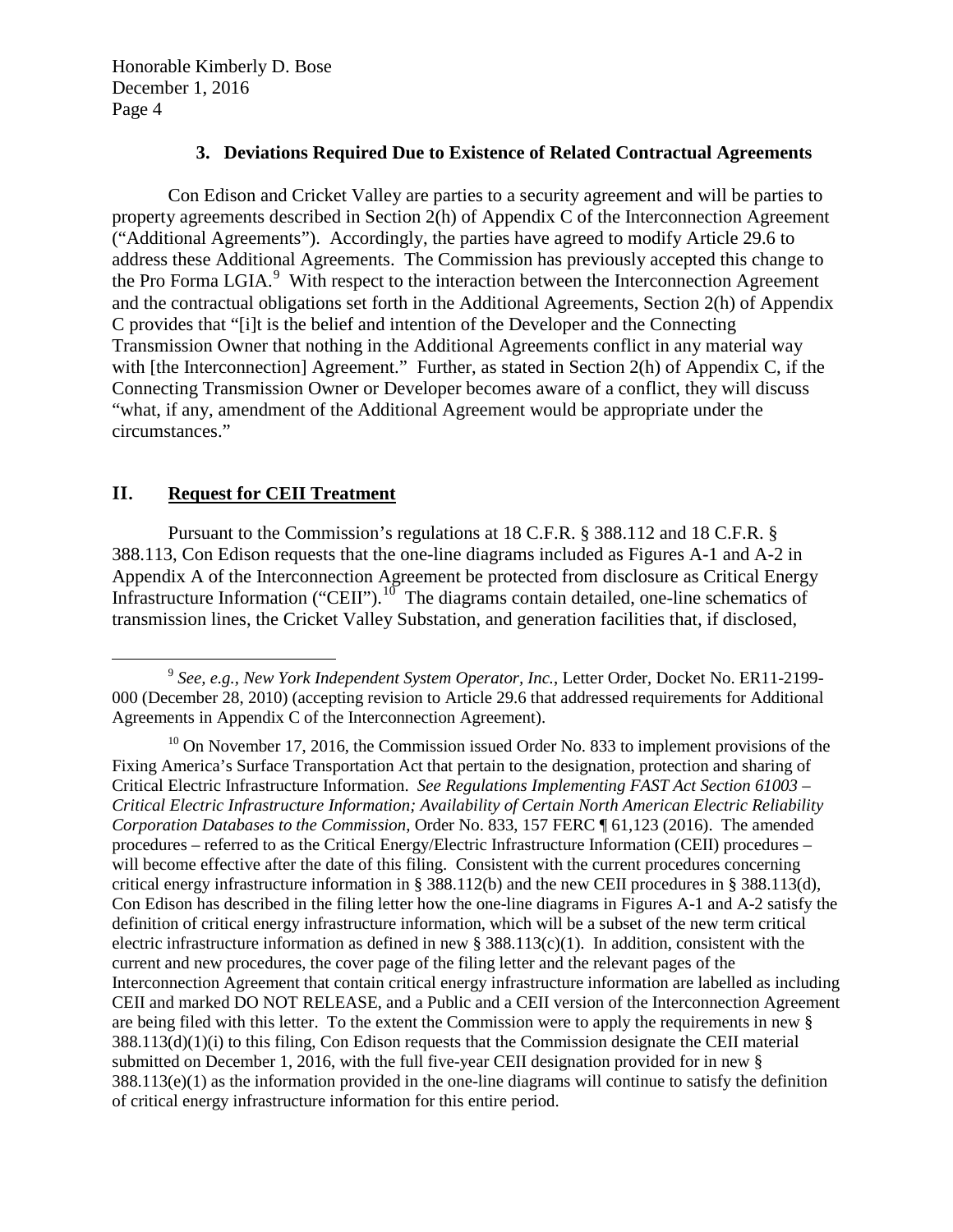could pose a threat to the security and the reliability of the New York State bulk power system. The diagrams provide more than simply the general location of critical infrastructure. Unlike publicly available maps of power transmission lines and generation and substation facilities, the schematics show the exact nature and specific location of facilities and transmission lines used to maintain the reliability of the New York State bulk power system.

The diagrams, in Con Edison's assessment, reveal such critical information related to the facilities and transmission depicted therein that, if disclosed, could be useful to a person seeking to disable the power grid. Therefore, the disclosure of these CEII diagrams would pose a threat to the reliability of the New York State bulk power system and the health and safety of New York residents. Moreover, the information revealed in this schematic reveals CEII, which the Commission has determined to be exempt from mandatory disclosure under 5 U.S.C. § 552(b)(7)(F). The diagrams have been omitted from the Public version of the Interconnection Agreement included in this filing. The diagrams are included only in the CEII version of the Interconnection Agreement in the filing.

All communications related to this request for CEII treatment should be addressed to the following:

Paul Savage, Associate Counsel Consolidated Edison Company of New York, Inc. 4 Irving Place, Room 1815-S New York, NY 10003 Phone: (212) 460-2764 Fax: (212) 529-9265 [savagep@coned.com](mailto:savagep@coned.com)

Vitaly Spitsa Section Manager, Transmission Planning Consolidated Edison Company of New York, Inc. 4 Irving Place, Room 13-705 New York, NY 10003 Phone: (212) 460-6227 [SPITSAV@coned.com](mailto:SPITSAV@coned.com)

### **III. Proposed Effective Date and Request for Waiver of the 60-Day Notice Period**

The Joint Filing Parties request an effective date of November 16, 2016, for the Interconnection Agreement, which is the date of its execution. The Joint Filing Parties respectfully request that the Commission waive its prior notice requirement to permit the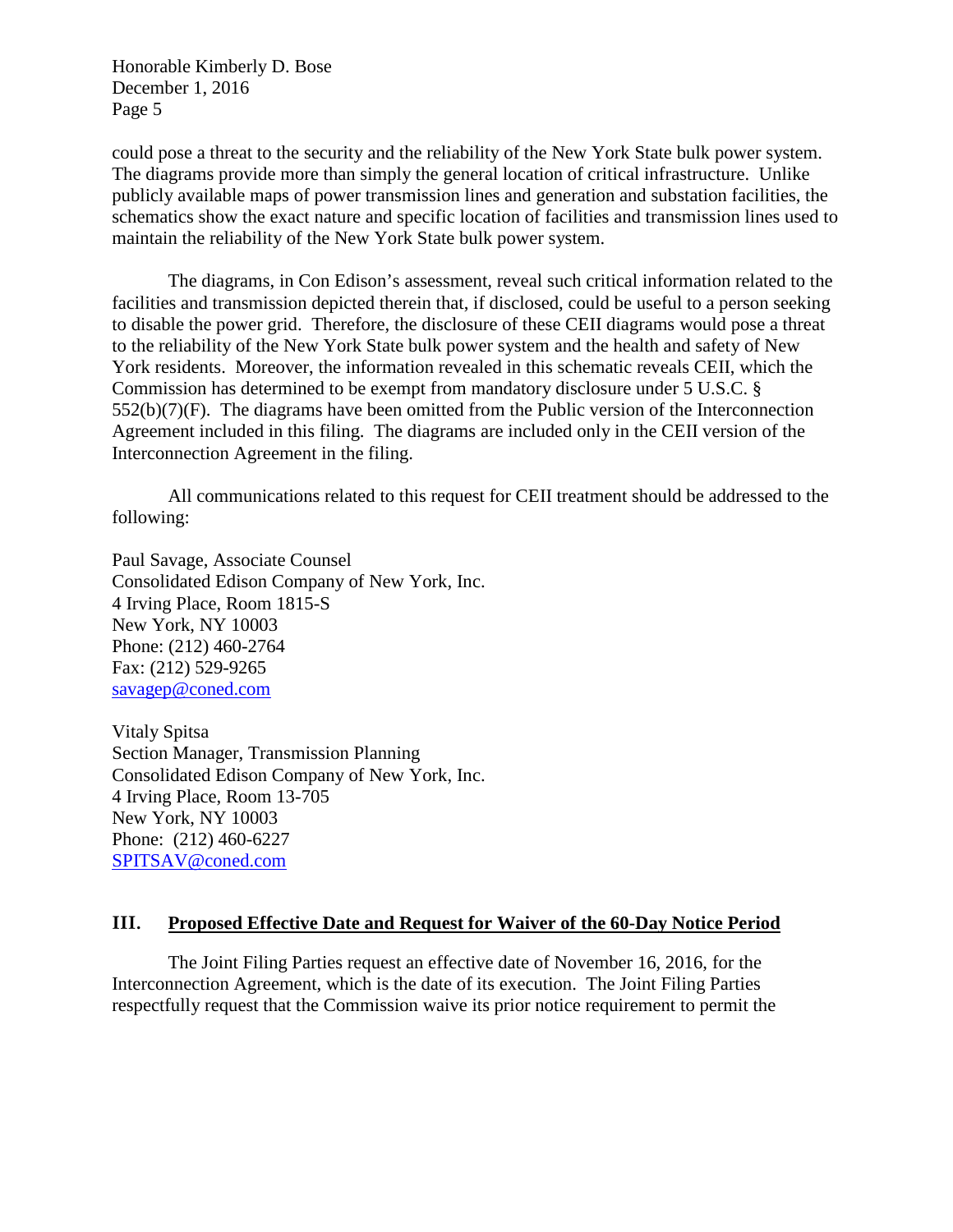requested effective date. The Commission has previously permitted interconnection agreements to become effective upon the date of execution. $^{11}$  $^{11}$  $^{11}$ 

#### **IV. Communications and Correspondence**

Communications regarding this filing should be directed to:

# **For the NYISO[12](#page-5-1)**

| Robert E. Fernandez, General Counsel       |
|--------------------------------------------|
| Karen Georgenson Gach, Deputy General      |
| Counsel                                    |
| *Sara B. Keegan, Senior Attorney           |
| New York Independent System Operator, Inc. |
| 10 Krey Boulevard                          |
| Rensselaer, NY 12144                       |
| Tel: (518) 356-6000                        |
| Fax: (518) 356-4702                        |
| skeegan@nyiso.com                          |
|                                            |

\*Ted J. Murphy Hunton & Williams LLP 2200 Pennsylvania Avenue, NW Washington, D.C. 20037 Tel: (202) 955-1500 Fax: (202) 778-2201 tmurphy@hunton.com

\*Michael J. Messonnier Jr. Hunton & Williams LLP 951 East Byrd Street Richmond, VA 23219 Tel: (804) 788-8200 Fax: (804) 344-7999 [mmessonnier@hunton.com](mailto:mmessonnier@hunton.com)

#### **For Consolidated Edison Company of New York, Inc.**

\*Paul Savage, Associate Counsel Consolidated Edison Company of New York, Inc. 4 Irving Place, Room 1815-S New York, NY 10003 Phone: (212) 460-2764 Fax: (212) 529-9265

<span id="page-5-0"></span><sup>&</sup>lt;sup>11</sup> See, e.g., New York Independent System Operator, Inc. and New York State Electric & Gas *Corporation*, Docket No. ER11-2953-000 (April 7, 2011) (accepting interconnection agreement effective as of date of execution); *see also New York Independent System Operator, Inc. and Niagara Mohawk Power Corp.*, *Letter Order*, Docket No. ER08-985-000 (June 26, 2008) (same); *New York Independent System Operator, Inc. and New York Power Authority*, *Letter Order*, Docket No. ER08-861-000 (May 27, 2008) (same); *New York Independent System Operator, Inc. and New York Power Authority*, *Letter Order*, Docket No. ER08-699-000 (May 16, 2008) (same).

<span id="page-5-1"></span><sup>&</sup>lt;sup>12</sup> The NYISO respectfully requests waiver of 18 C.F.R. § 385.203(b)(3) (2014) to permit service on counsel in both Washington, D.C. and Richmond, VA.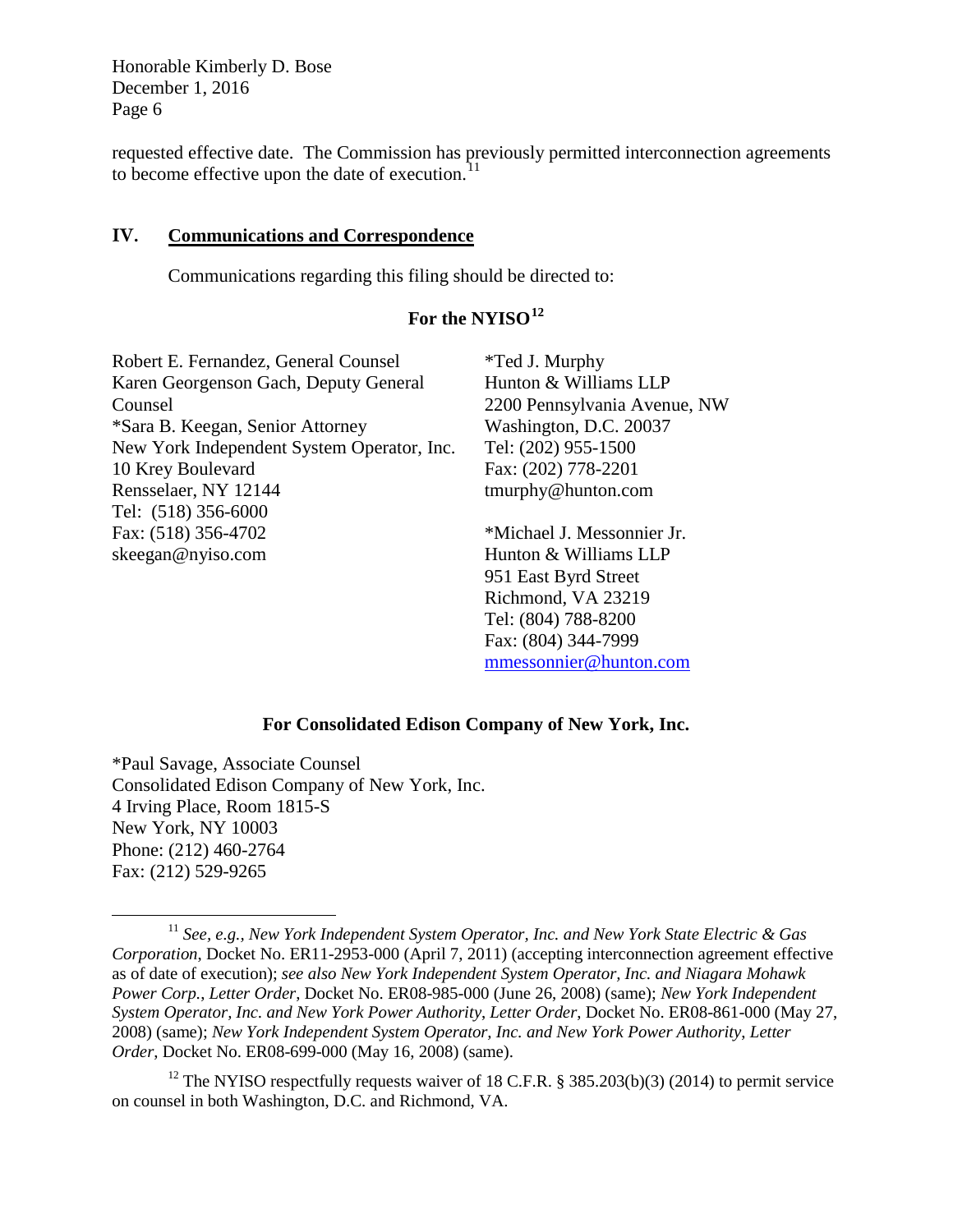savagep@coned.com

\*Vitaly Spitsa Section Manager, Transmission Planning Consolidated Edison Company of New York, Inc. 4 Irving Place, Room 13-705 New York, NY 10003 Phone: (212) 460-6227 SPITSAV@coned.com

\*Designated to receive service.

# **V. Documents Submitted**

The NYISO submits the following documents with this filing letter:

- a clean Public version of the Interconnection Agreement (Attachment I);
- a blacklined Public version of the Interconnection Agreement showing the changes from the body of the Pro Forma LGIA (Attachment II);
- a clean CEII version of the Interconnection Agreement (Attachment III); and
- the signature page for the Interconnection Agreement (Attachment IV).

### **VI. Service**

The NYISO will send an electronic link to this filing to the official representative of each of its customers, to each participant on its stakeholder committees, to the New York Public Service Commission, and to the New Jersey Board of Public Utilities. In addition, a complete copy of the Public documents included with this filing will be posted on the NYISO's website at www.nyiso.com.